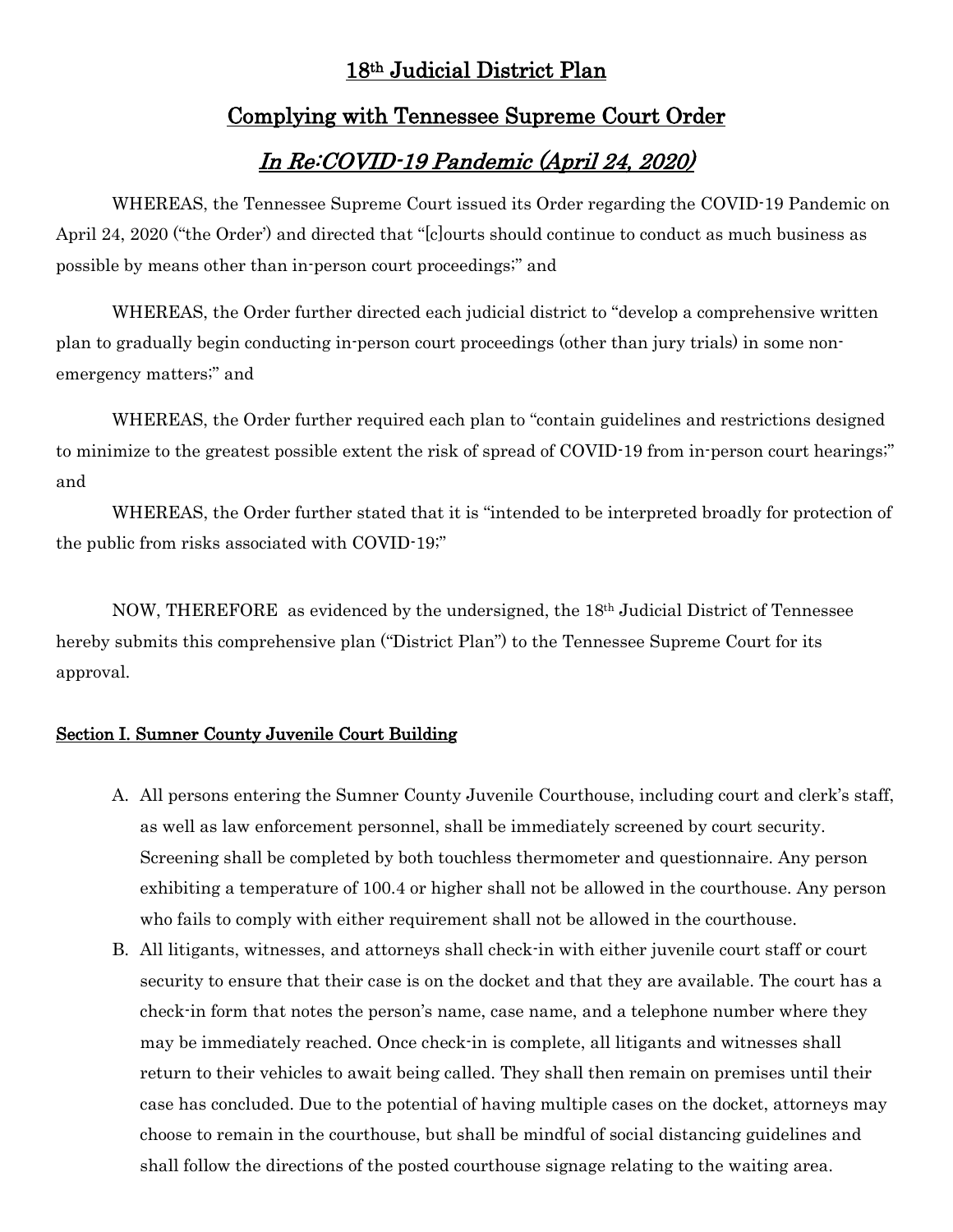- C. Any person entering the courthouse or courtrooms shall be allowed the use of personal protection equipment such as masks or gloves.
- D. The juvenile courthouse has 2 courtrooms, designated as Courtroom A and Courtroom B. To enforce social distancing in the courtrooms, only 10 people shall be permitted in each courtroom at any given time, excluding the judge or magistrate, necessary juvenile court staff, clerk's staff, witnesses, and court security officers.
- E. Only attorneys and parties to the specific action called by the court shall be allowed in the courtroom during a hearing. Witnesses will be called to the courtroom, as needed. No children (other than those called as witnesses), onlookers, supporters, or other non-parties shall be allowed in the courthouse or the courtroom.
- F. Persons having business with the clerk's office shall go directly to and from that office, after being properly screened. All persons having business with the clerk's office shall follow those protocols under this District Plan as authored by the Sumner County Circuit Court Clerk.
- G. In order to enforce social distancing in the courthouse, all persons having business with the court shall follow the directions of the posted signage relating to the waiting area and the courtrooms and shall sit only in a designated area. Any person failing to follow the courthouse directives shall be asked to leave the courthouse.
- H. No persons other than authorized juvenile court staff, clerk's office personnel, and court security officers shall be allowed to linger in the courtrooms, hallways, or offices of the courthouse, and shall exit the building promptly when their business is concluded. Any person failing to follow this directive shall be asked to leave the courthouse.
- I. For those in-person cases, docket sizes shall be limited. Cases will be called one at a time. Hearing times will be staggered, as required, to ensure proper social distancing within the courthouse and courtrooms. Further, the judge and magistrate shall coordinate their dockets to ensure maximum social distancing of attorneys, litigants and witnesses.
- J. The judge and magistrate shall allow for limited in-person proceedings for the following matters:
	- 1. Emergency Custody & Visitation cases
	- 2. Voluntary Surrenders of Parental Rights
	- 3. DCS Emergency Removals & Preliminary Hearings
	- 4. DCS Emergency Placement Reviews
	- 5. DCS Permanency Plan Ratification Hearings, though children shall appear via teleconference
	- 6. Detention Hearings
	- 7. Transfer Hearings, where a child defendant is being detained
	- 8. Temporary Restraining Orders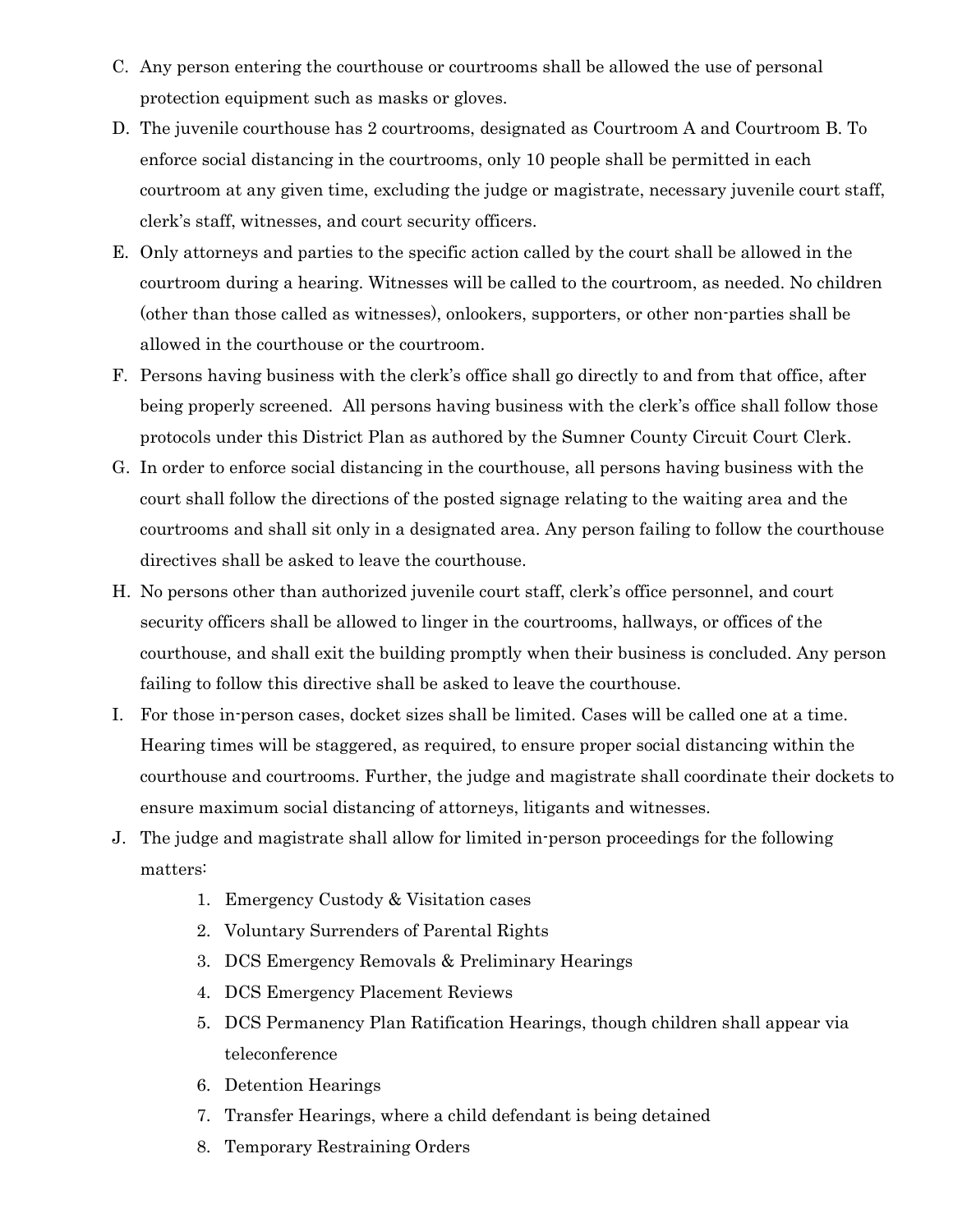- 9. Orders of Protection
- 10. Child Support, prioritizing establishment and modification cases
- 11. Delinquent cases, prioritizing felony cases, and cases where a child defendant is being detained
- 12. Bench Trials (set by agreement only)
- K. The use of Zoom videoconferencing shall be available for all matters, except trials, where requested. Zoom shall be the preferred method for hearing the following matters:
	- 1. Motions on procedural issues, including those pre-trial motions before bench hearings
	- 2. Motions where there shall be limited testimony, such as for default
	- 3. Plea agreements, but only after the Plea Agreement Forms are signed and submitted to the court prior to the entry of the plea.
	- 4. Uncontested matters
	- 5. Pre-Trial Conferences
- L. Continuances for in-person proceedings, particularly for delinquent petitions, may be liberally granted, if the court is contacted in sufficient time prior to the hearing.
- M. Courtrooms and public areas of the courthouse shall be disinfected before and after all inperson proceedings.
- N. Court filings shall be allowed via email. Those cases that require notarization may either use the Online Notary Public Act or, alternately, may be filed with a declaration under the penalty of perjury.
- O. Attorneys are expected to prepare as much as possible before court. Courtroom time shall be limited to business before the court, not discussions.
- P. Juvenile court staff shall continue to work on a modified in-office schedule, and shall continue to be allowed to work remotely. Each youth services officer, probation officer, and judicial assistant working remotely shall be required to continue to be available in the event that they are needed to return to the office. Each staff member shall check their email and voicemail, and return messages in a timely fashion. Probation officers shall continue to monitor their caseloads by telephone and/or Zoom, and shall be available to the children being supervised. Some probation requirements may, at the discretion of the judge or magistrate, be waived if requested by a child's probation officer.

#### Section II. Sumner County Courthouse (Chancery and Circuit Courts)

A. All persons entering the Sumner County Courthouse, without exception to include court and clerk's staff, as well as law enforcement personnel, shall be immediately screened by court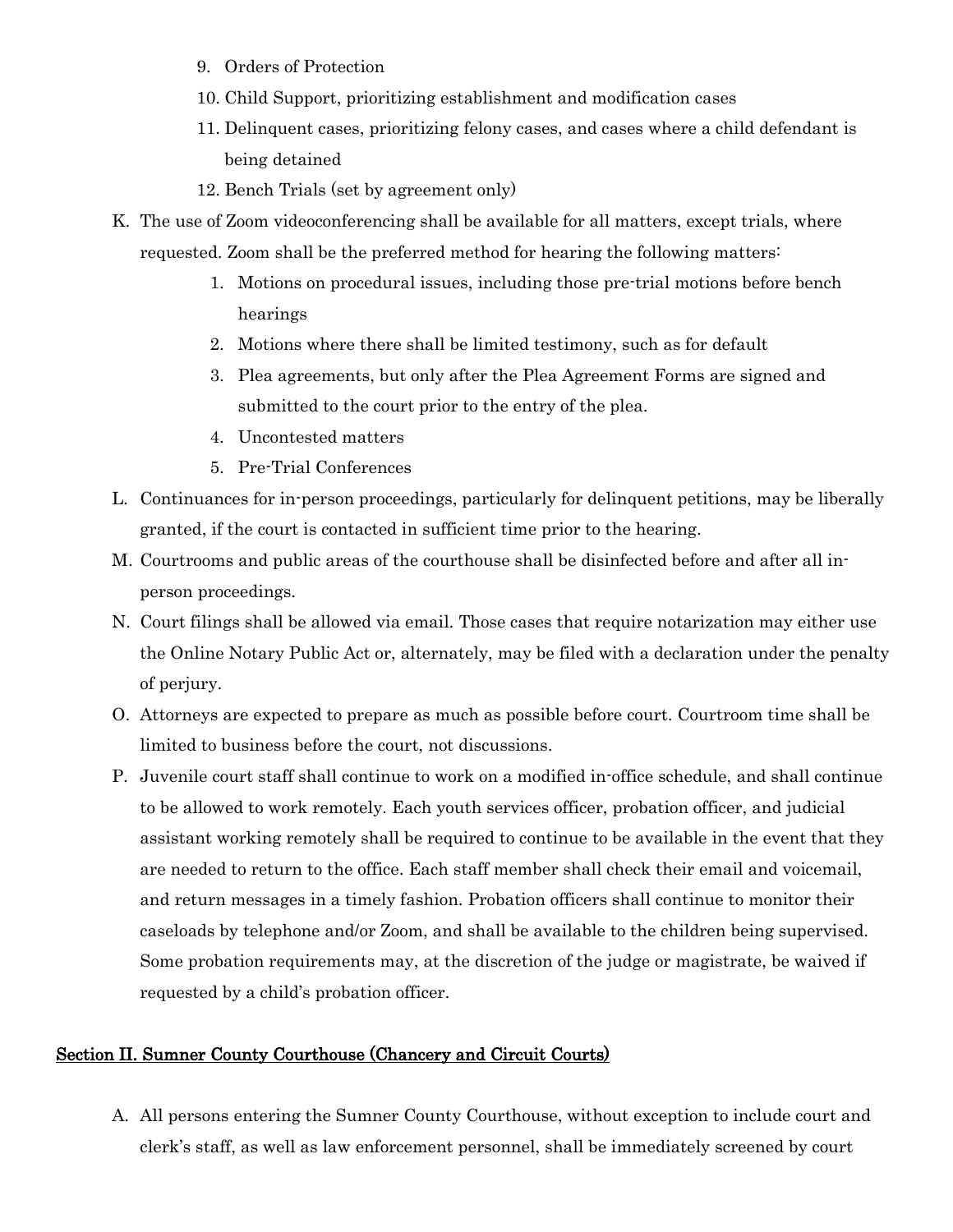security. Screening shall be completed by both touchless thermometer and questionnaire. Any person who (1) answers "Yes" to any of the screening questions or (2) is exhibiting a temperature of 100.4 or higher shall not be allowed in the courthouse and shall be directed to leave the premises immediately and seek medical care and/or COVID-19 testing, per CDC guidelines. Any person who fails to comply with either requirement shall not be allowed in the courthouse.

- B. Use of personal protective equipment is encouraged by all members of the public entering the courthouse.
- C. All high–touch surfaces including but not limited to, elevator buttons, door handles, door knobs, bannisters, counter-surfaces, and benches should be regularly sanitized every two (2) hours in accordance with Governor Lee's "Tennessee Pledge." Courtrooms shall be disinfected after every in-person hearing and prior to the beginning of the next proceeding.
- D. The court will, as encouraged by the Order continue to conduct as much of its business as possible using telephone conferences and videoconferences. In addition to the exceptions contained in the Tennessee Supreme Court's original order dated April 13, 2020, the court may, in its discretion also permit the scheduling of bench trials for in-person hearings in appropriate cases. With respect to all in-person hearings, no more than ten (10) persons shall be permitted in the courtroom at any one time, excluding court staff (judge, security, clerk's staff and the testifying witness).
- E. The number of persons in the courthouse shall be limited to essential personnel necessary to conduct court business, including court staff and clerk's office personnel, court security officers, the parties, their attorneys, and necessary witnesses. Persons having business with the clerk's office shall go directly to and from that office, after being properly screened.
- F. Witnesses for in-person court hearings desiring to wait inside the courthouse may do so only with court permission and by wearing a clean face covering or mask. If they opt not to wear such a mask, they shall be required to wait outside of the courthouse in their vehicle or other nearby location. The attorney calling the witness shall notify such witnesses by text or phone call that his/her testimony is required and the witness will then be permitted to enter the courthouse.
- G. For those in-person cases, docket sizes shall be limited. Hearing times will be staggered, as required, to ensure proper social distancing within the courthouse and courtrooms. Only those persons involved with the instant court hearing will be allowed in the courtroom. All others will wait outside the courthouse as directed by courthouse security.
- H. The use of Zoom videoconferencing will be the primary platform for all matters. The circuit and chancery courts have previously released guidelines for these matters which must be followed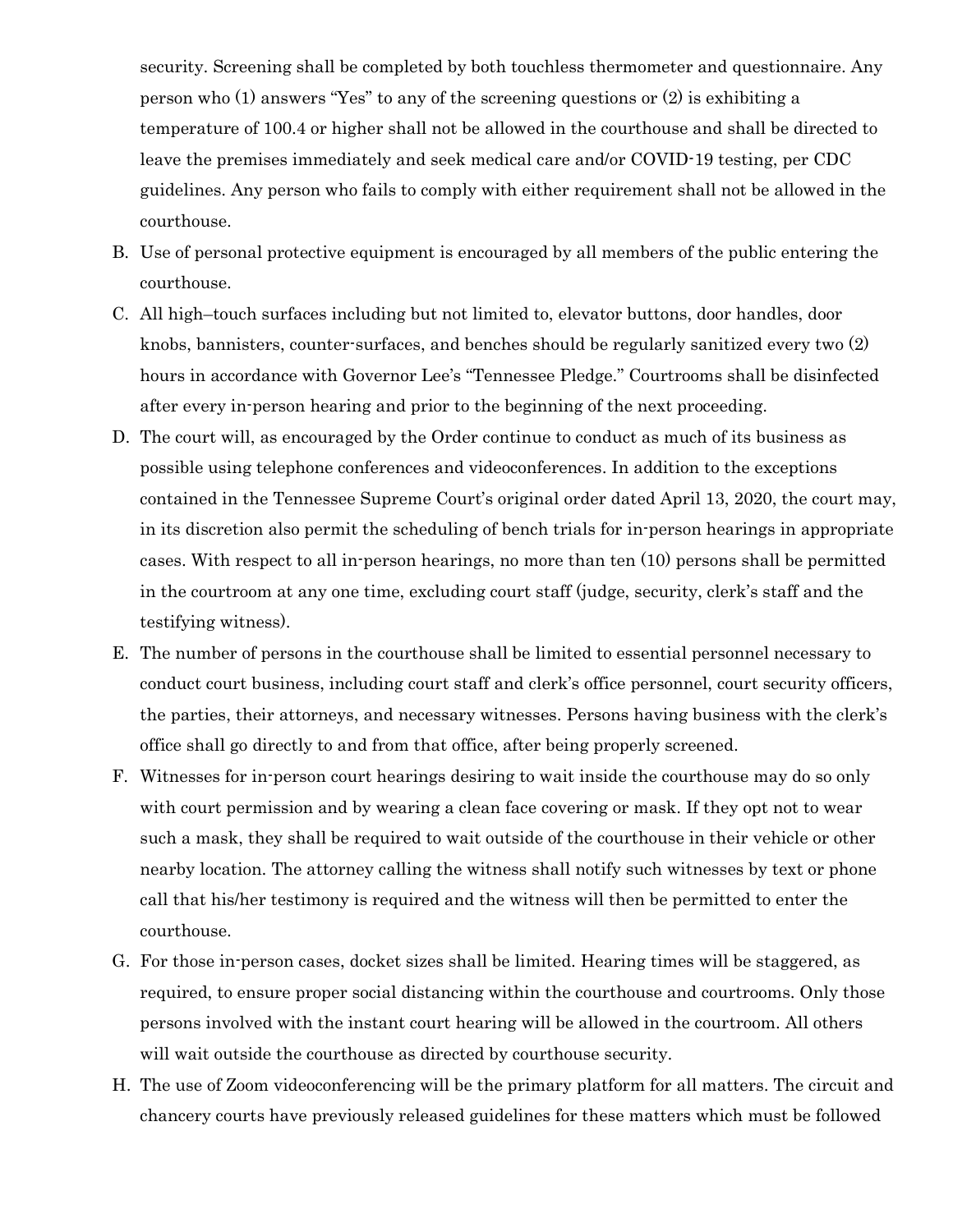by all parties, especially with respect to the exchange of exhibits. In domestic matters, Local Rule 6.03 will be enforced and the courts will require that parties comply with this rule.

- I. Continuances for in-person proceedings may be more liberally granted, if the court is contacted in sufficient time prior to the hearing and upon a showing of good cause,
- J. In-person hearings will generally be conducted in the circuit court room because of its suitability for social distancing. The chancery and circuit courts shall coordinate their dockets to ensure the maximum available use of this courtroom.

#### Section III. Sumner County Criminal Justice Center/General Sessions Building

A. Criminal Court for Sumner County

CRIMINAL COURT OPERATING PROCEDURES

From May 11, 2020, until July 3, 2020

# ADMISSION TO THE JUSTICE CENTER TO ATTEND CRIMINAL COURT SUMNER COUNTY, TENNESSEE

A. Everyone, with a few exceptions (see below), shall come through the South Water entrance to the Criminal Justice Center for COVID-19 screening. During screening each person will be asked a series of relevant questions, and their temperatures will be taken. All attorneys will come through this entrance, along with probation officers, law enforcement personnel, witnesses, and defendants [NO families]. Judges, their staff, court reporters, clerks, and public defenders will come in through a separate entrance and follow the same screening process.

From that point all individuals with business in Criminal Court will proceed in one of two ways:

- 1. All attorneys, law enforcement, and probation officers will go to various conference rooms practicing appropriate social distancing;
- 2. Defendants must wait outside the courthouse until notified by their attorneys that their case is ready in Criminal Court. There will be no waiting inside the courthouse or in the hallways for Criminal Court. There will be a designated security officer or court clerk to coordinate with the attorneys when their cases are ready to proceed. Entrance to the courtroom will then be made by the attorney and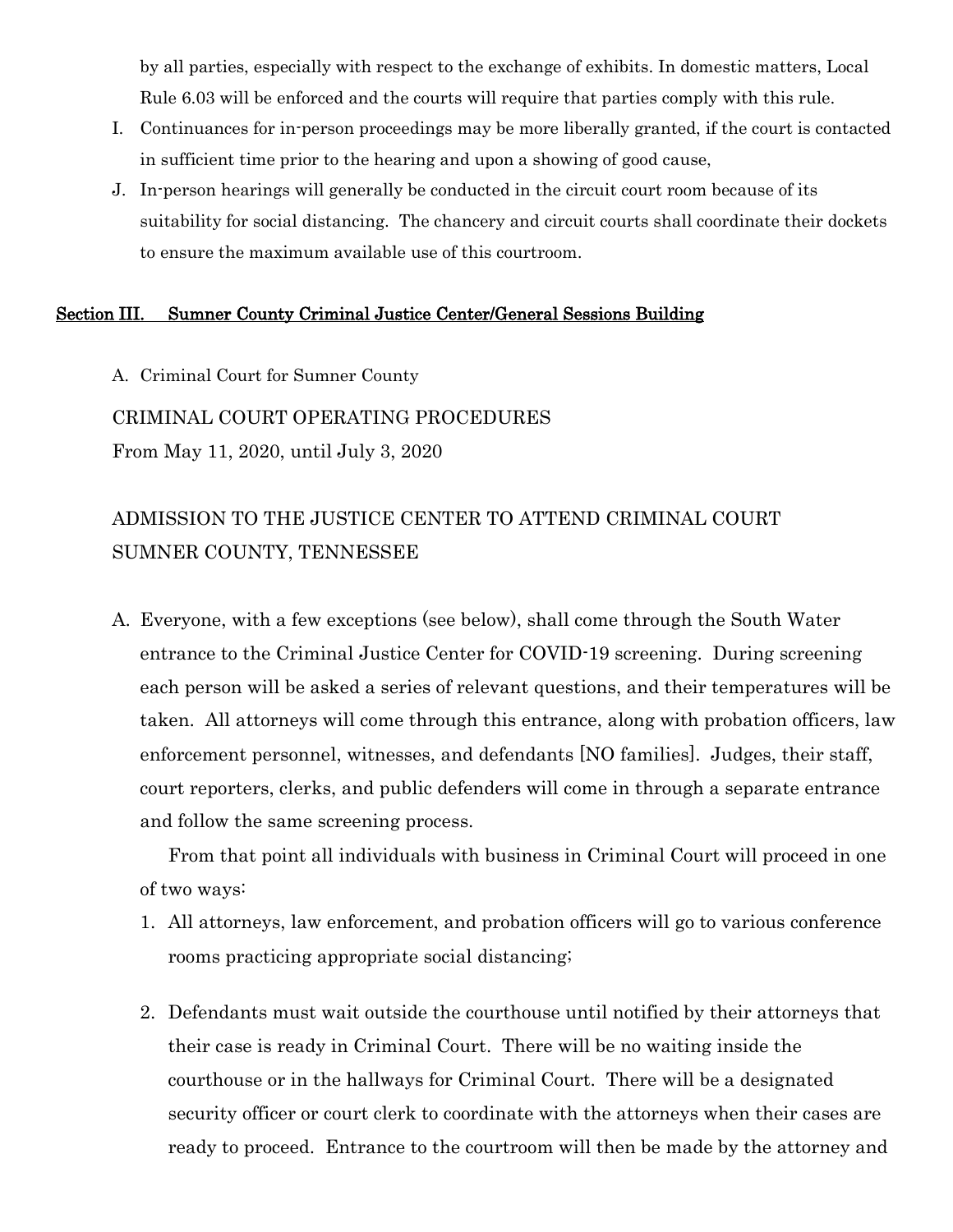his client into the side door of the Criminal Courtroom. Criminal Court defendants without attorneys that have cases set for motions or hearings will wait outside the courthouse until called to court by court personnel. Defendants will be admitted one at a time as called by security when their case is to be heard through the Criminal Court side door. They will be escorted into the Court by security.

3. Attorneys are responsible for advising their clients to wear face masks to Criminal Court as they will be necessary for the defendants' safety and for the safety of others.

## COURTROOM ADMISSIONS

These procedures will vary, as set out below, depending on the type of hearings being conducted.

DURING ALL ACTIVITIES CONDUCTED IN CRIMINAL COURT, THERE WILL BE AN ALLOWANCE WITH APPROPRIATE SOCIAL DISTANCING OF UP TO TEN (10) PERSONS IN THE COURTROOM UNLESS AS SPECIFICALLY SET OUT BELOW.

## 1. ARRAIGNMENT:

- a) Defendants in jail  $\cdot$  video from the jail.
- b) NON-jail defendants will wait outside the courthouse until notified to come into the courtroom for their case to be heard and will come in individually through the side door of the courtroom straight to the podium to address the Court.
- 2. SETTINGS INVOLVING THOSE RECENTLY ARRESTED FOR "ATTORNEY AND SET CONFERENCES / REPORT ATTORNEY CONFERENCES" Same procedure as JAIL and NON JAIL defendants for Arraignments

## 3. MOTIONS AND HEARINGS:

Jail and non-jail cases will be scheduled and conducted the same way as addressed above for entering the courtroom. They will be scheduled by staggering the hearings in the afternoons and all day on Fridays. Courtroom entry will be limited as set out above.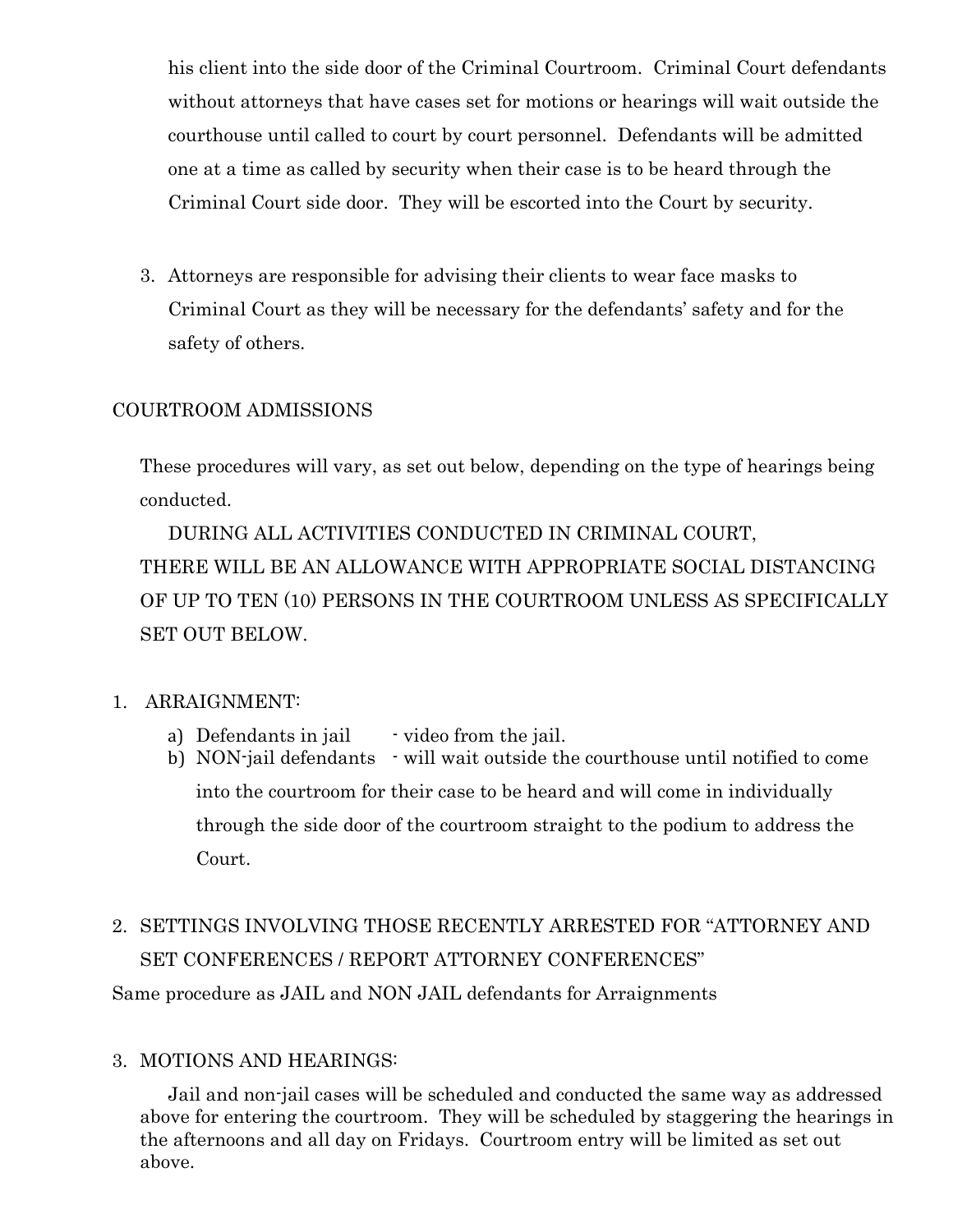#### 4. GUILTY PLEAS:

In the past this Court has taken all guilty pleas on three (3) consecutive Thursdays each month. There are ten (10) assistant district attorneys in Sumner County, and on those Thursdays three (3) assistant district attorneys came in with their assigned cases, three (3) months after arraignment for a "settlement day" – where cases are settled or set for jury trials.

Because there will be no jury trials until July, 2020, other days open up during each week and each assistant district attorney will now have a "settlement day" by themselves to settle cases or set them for trial.

Guilty pleas will be handled individually with defendants in jail or on bond / cite warrants. Jail defendants will be brought from jail one at a time and will stand by the podium with their attorney for the guilty plea. Only the necessary personnel will be in the courtroom up to ten (10) persons, excluding the judge, court personnel, witness, and court security. Defendants on bond will be notified as set out above, and called in one at a time to go through guilty pleas. Attorneys will wait in conference rooms until their case is ready, and our security officers will notify the attorneys involved in each case when ready.

#### 5. JURY TRIALS:

Jury trials will be suspended until July 3, 2020.

#### 6. GRAND JURY:

At this time, a Sumner County Grand Jury has not been impaneled since the March 25th, 2020, Supreme Court Order.

The next grand jury will be impaneled on June 1<sup>st</sup>, 2020, to hear all cases going back to March 25th, 2020. This Grand Jury will be impaneled for a period of four (4) months. The Grand Jury will be impaneled in the main courtroom with appropriate social distancing for the jurors. The room where the Grand Jury will meet is large enough for social distancing for the twelve (12) Grand Jurors, the foreman, and witnesses.

#### 7. WITNESSES:

All witnesses will be required to wait in the witness rooms or available conference rooms practicing social distancing until they are called to testify. Necessary law enforcement officers may sit at the table with the attorneys practicing social distancing as long as there are no more than ten (10) people in the courtroom, excluding the judge, court personnel, witness, and court security. Once witnesses are called to testify, they will come into the courtroom and take the witness stand. After their testimony, they will leave by the side door of the courtroom.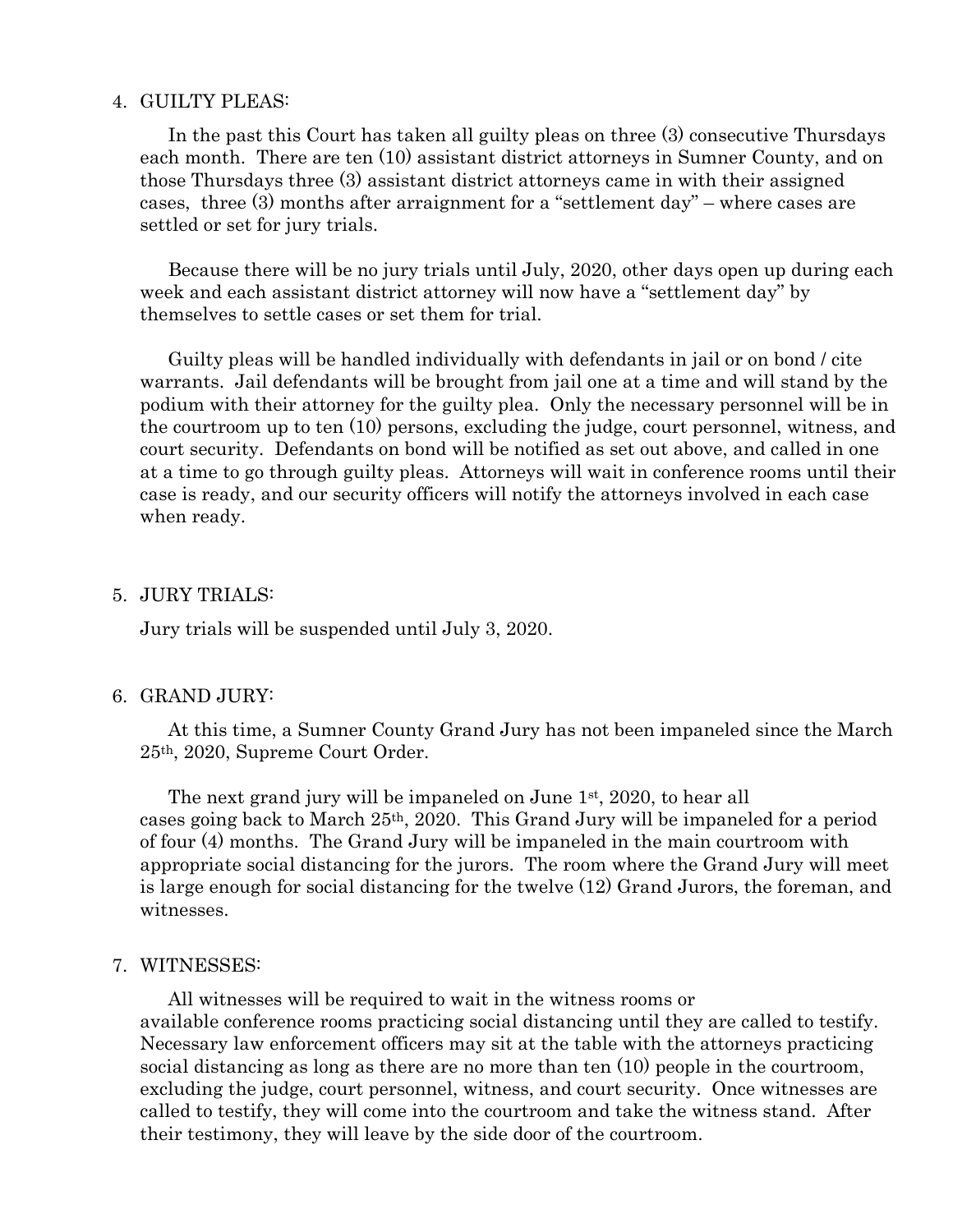## 8. CLEANING PROCEDURE:

During the course of the day the courtroom will be routinely cleaned by court officers or others on those areas where people have touched or come in and out.

## B. General Sessions I and III

Upon approval of the Plan by the Supreme Court, General Sessions I and III will implement the following procedures:

A. The Courts will continue to utilize electronic and telephonic methods to the extent possible to hear motions, cases, and other matters. Any requests for resets should be by agreed order in the form of a formal order or email, certifying that both the Assistant District Attorney General and defendant have agreed to the reset; said order or email to be sent to the General Sessions Clerk, and will be liberally granted without an appearance.

B. All persons entering the Criminal Justice Center, including General Sessions Court and Clerks' staff, as well as law enforcement personnel, shall be immediately screened by Court Security. Screening shall be completed by both touchless thermometer and questionnaire. Any person exhibiting a temperature of 100.4 or higher shall not be allowed in the Courthouse. Any person who fails to comply with either requirement shall not be allowed in the Courthouse.

C. All litigants, witnesses, and attorneys shall check-in with General Sessions Court staff or Court Security to ensure that their case is on the docket and that they are available. The Court has a check-in form that notes the person's name, case name, and a telephone number where they may be immediately reached. Once check-in is complete, all litigants and witnesses shall return to their vehicles to await being called. They shall then remain on premises until their case has concluded.

D. All in-court appearances will be limited to no more than 10 litigants/defendants and attorneys (defense and prosecution). After the first 10 litigants and attorneys are admitted into the courtroom, any remaining litigants and attorneys will be asked to return to their vehicles to await being called. Court personnel, Court Security, the Judge, and witnesses are excluded from the 10 person limit. Children (other than those called as witnesses) onlookers, reporters, or other non-parties shall not be allowed in the Courthouse or in the courtroom.

E. Should the 10 person limit be exceeded as a result of the number of witnesses in any case or "the Rule" has been invoked, the excess witnesses will be required to return to their vehicle until such time as they are called to the courtroom, as needed.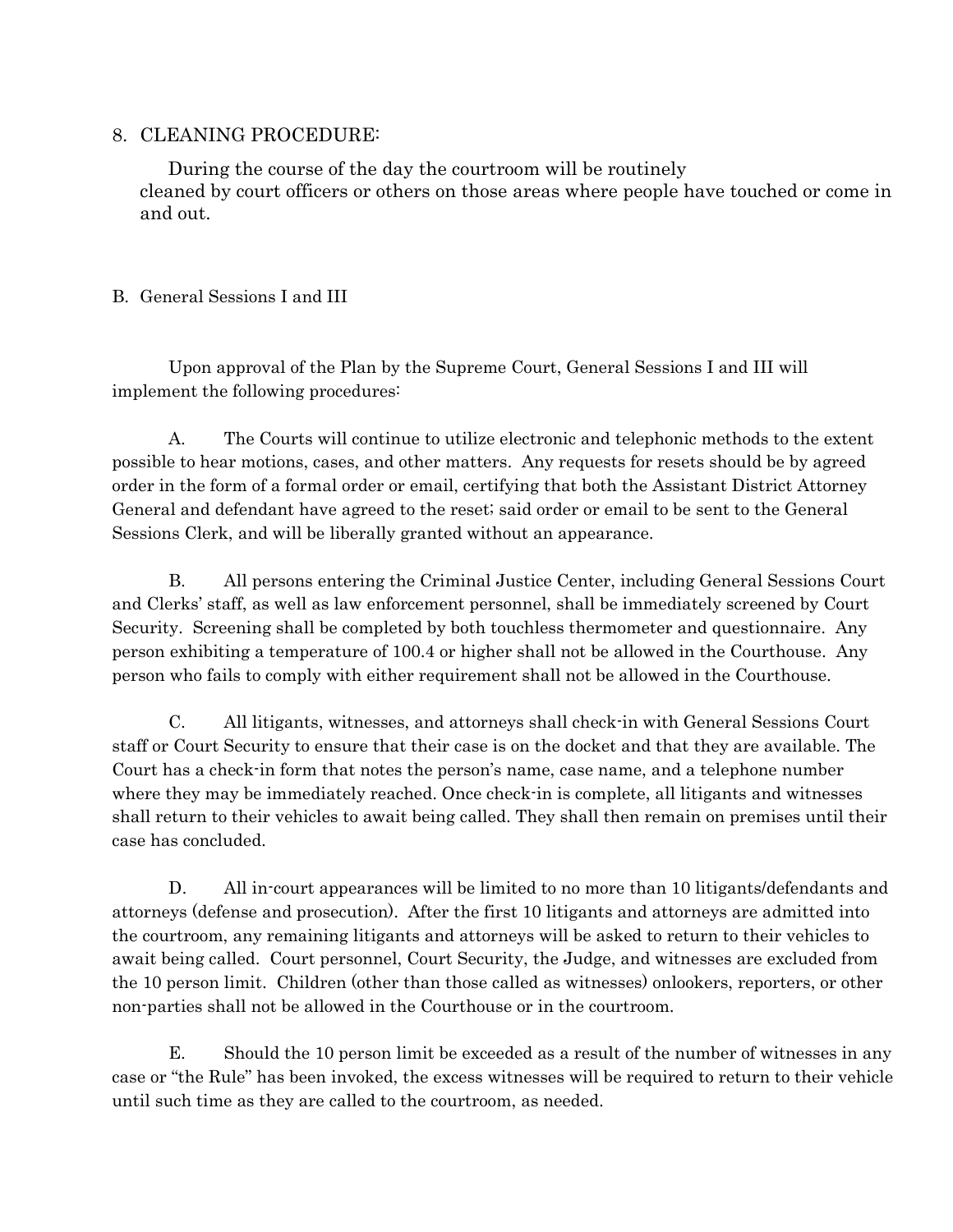F. Social distancing of six feet will be maintained in the courtroom. Designated seating will be marked with blue tape and all parties and their respective attorneys will be required to sit in a designated position.

G. All parties, witnesses, and attorneys, as well as court staff, will be encouraged to utilize PPE, such as masks, gloves, and hand sanitizer.

H. Parties and witnesses shall be required to remain in the courtroom until their case is heard unless prior approval is granted by the Court. The hallways will be utilized for Attorney-Client conferences and for no other purpose. Attorneys shall be required to ensure that social distancing is maintained during conferences with their clients or witnesses. No loitering in the hallway.

I. Attorneys representing criminal defendants shall notify the District Attorney General's office that he/she has been retained, and provide the client/defendant's name, docket number and/or current court date. Negotiations to dispose of the case should begin immediately. If an agreement is reached between the State and the defendant, the Assistant District Attorney should make every effort to complete a Judgment form for each guilty plea, prior to court. The completed Judgment form will be brought to court on the court date. Nolle prosqui and dismissed charges, along with retirements, will be completed in court. The court date shall not be a discussion day. Instead, the defendant should be prepared to do one of the following:

1. Enter a guilty plea with an agreed disposition. Defendant and attorney will review and sign the completed Judgement form at the podium prior to the plea and entry by the Court;

2. Enter a not guilty plea. If all witnesses are present, the trial will be held at that time, otherwise the case will be reset to a future date for trial;

3. Request a preliminary hearing. If all witnesses are present, the hearing will be held at that time, otherwise the case will be reset to a future date for a preliminary hearing;

4. Enter an open plea of guilty. Both sides will be given an opportunity to be heard on sentencing, and witnesses may be called; and/or

5. Request a continuance if one has not already been granted pursuant to Paragraph A, above.

J. Defendants who are not represented by an attorney may request time to hire an attorney, or for the Court to appoint an attorney. If an attorney is appointed by the Court, the case will be reset to allow for settlement negotiations, as outlined above.

K. Pursuant to the April 24, 2020 Order of the Supreme Court at Nashville, the Courts will not entertain Unlawful Detainer Warrants or any other process that will result in an eviction, ejectment, or other displacement from a residence based upon the failure to make a rent, loan, or other similar payment absent extraordinary circumstances as determined by the Judge. This limitation will remain in effect through Sunday, May 31st, 2020.

L. All Civil matters, excluding Detainer Warrants and matters intended for the Collection Docket, shall continue to be heard through the Zoom conferencing platform. Other than Order of Protection hearings, there will not be any in-person Civil hearings

M. The courtrooms will be disinfected every two hours with special attention paid to high touch areas.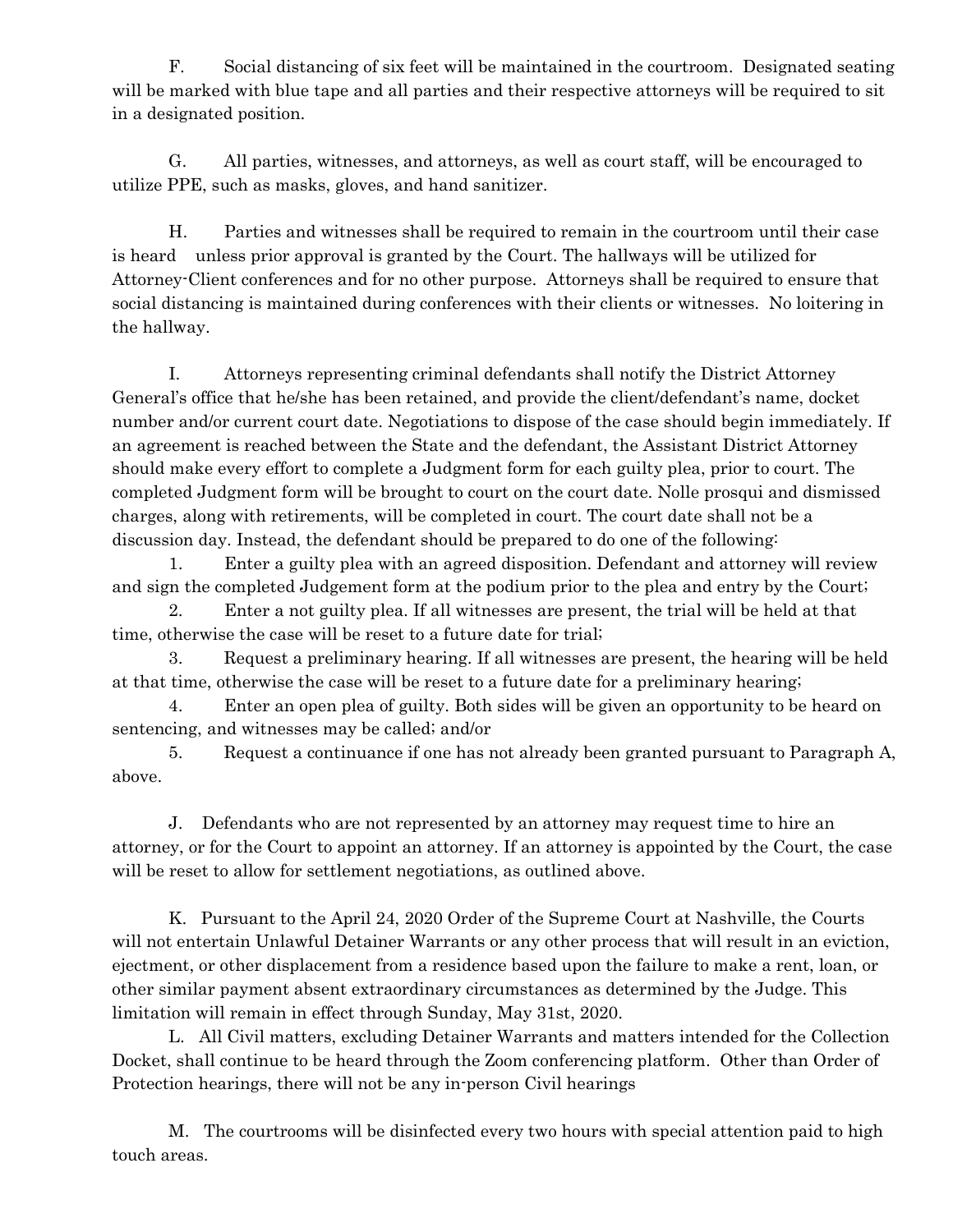C. Judicial Commissioners' Office

In response to the Coronavirus pandemic, the Sumner County Judicial Commissioners have taken steps to mitigate the possibility of contamination by eliminating person to person contact wherever possible. With the planned reopening of the court system, additional steps are being taken to prepare for the increase caused by the current closure. The areas outlined below will be addressed as follows:

- 1. Order of Protection/Private Prosecutor Warrants These documents will be completed as much as possible via electronic means. Signatures will be obtained in the Commissioners' presence.
	- Email Documents
	- Complete documents via Telephone
	- The use of PPE
	- Plexiglass to be placed over open window for separation when having face to face interaction
	- Individual work space cleaned frequently throughout each shift
	- Person to Person contact
		- o Social Distancing
		- o PPE
		- o Hand sanitizer/frequent hand washing
	- 2. Interaction with Law Enforcement Agencies
		- Officers to take all paperwork to magistrate's office
		- Door of office to remain closed and locked at all times (must interact at window)
		- The use of PPE
		- Plexiglass to be placed over open window for separation when having face to face interaction
		- Individual work space cleaned frequently throughout each shift
		- Person to Person contact
			- o Social Distancing
			- o PPE
			- o Hand sanitizer/frequent hand washing
	- 3. Determination of Bail for Defendants in Custody
		- Interview with Defendant will be completed through glass window or by phone with visibility through glass window
		- Return of Person to Person interview in Defendant's cell will be strongly discouraged with the following guidelines if no other option is available:
			- o Social Distancing
			- o PPE
			- o N95 Respirator if Defendant exhibits symptoms of COVID-19
			- o Hand sanitizer/frequent hand washing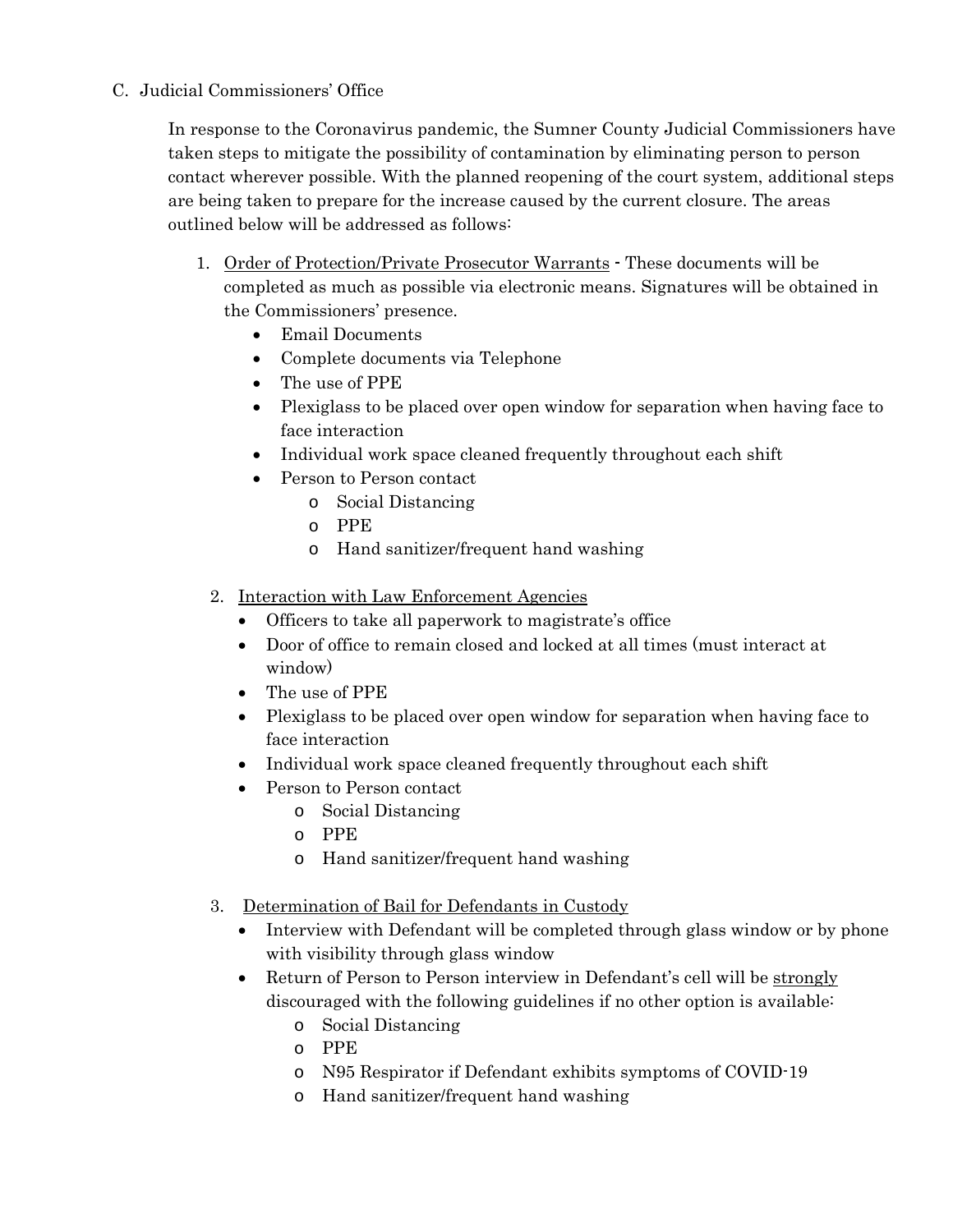The Judicial Commissioners' offices are located in the Sumner County Jail and Sumner County Sheriff's Office. In addition to the previous listed precautions, the following steps will be strictly followed before individuals will be allowed entrance into the building by Sheriff's office staff:

- All persons entering the building will be screened using the recommended Coronavirus questions and their temperature taken.
- There will be a limit of two people allowed to enter at any given time and social distancing will be enforced.
- Only Individuals who are a party to a case or have legitimate business will be allowed to enter.

LifeSize Video Conferencing Platform has been purchased and is currently being installed. This will help to eliminate face to face interaction when possible. Once installed and functioning the magistrates will transition to video conferencing permanently when applicable.

## Section IV. Sumner County Municipal Courts

A. Westmoreland Municipal Court

The Westmoreland City/Municipal Court dockets are held one to two times per month at 6:00 p.m. in a building which is approximately 2832 square feet in size. There are typically 75-100 participants (not including court personnel). I propose the following to reconvene in-person dockets:

- 1. There will be only ten (10) participants allowed inside at a time, excluding the judge, court personnel, witness, and court security.
- 2. The citations will be alphabetized by last name and will be grouped together by tens. A posting will be listed on the outside door of the building identifying each group by the corresponding letters of the alphabet. (Example: Group 1 may include those with last names beginning with letters A through F.)
- 3. Instructions will be posted for each person to identify his/her "group number" and to then return to his/her vehicle. At least one officer will remain at the outside door of the building. As one group is finished inside, the officer will indicate which group number is to come inside next. The posted instructions will include direction for each person to watch the officer to know when his/her group is being called to come inside.
- 4. There will be a specific request for no adult participant to bring extra people into the building unless doing so would be unsafe/harmful (e.g., adult with minor children who cannot/should not be left inside vehicle; adult participant who has trouble ambulating alone).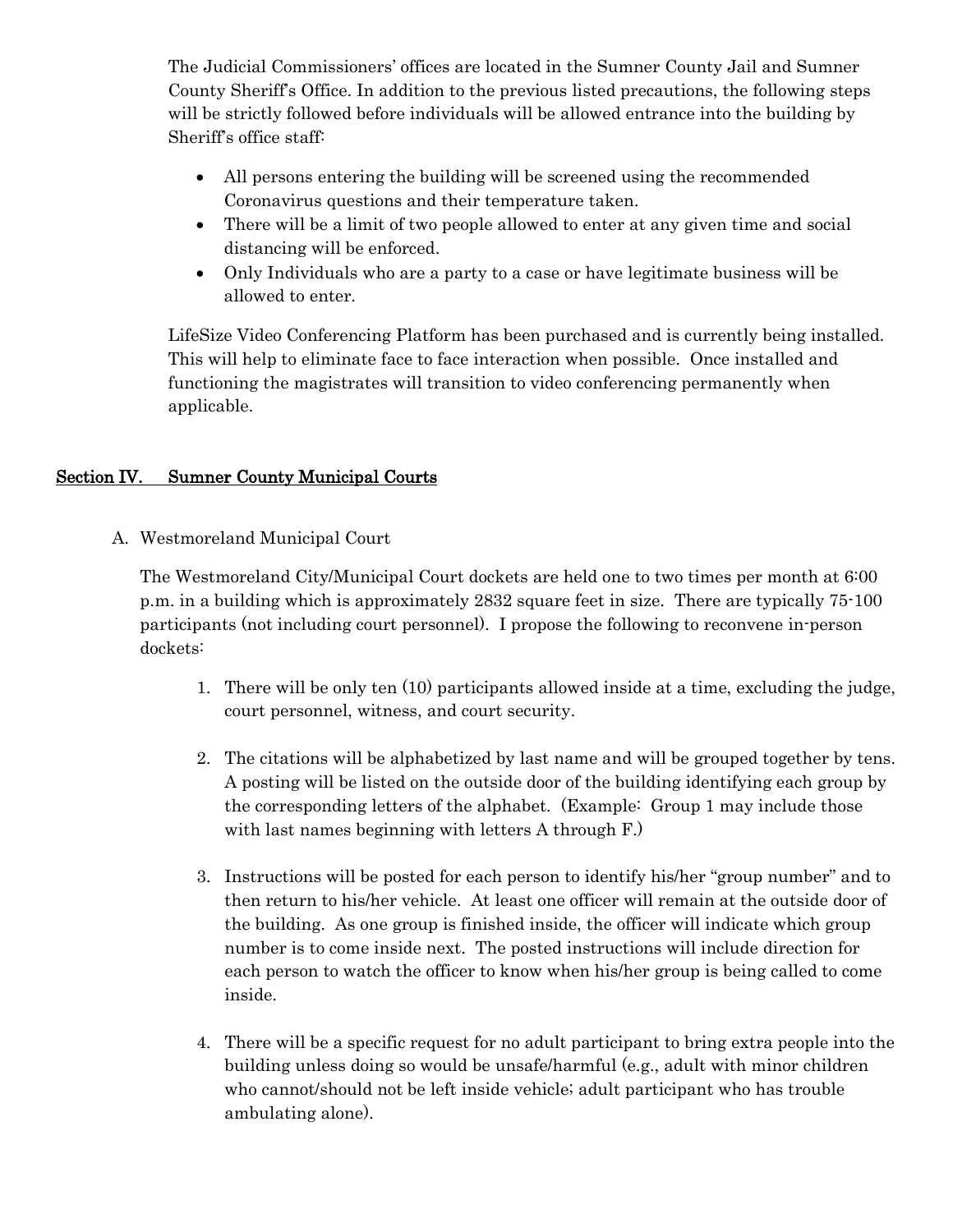- 5. Masks and hand sanitizer are in short supply, but we will make effort to have them available. High touch areas and chair will be cleaned with disinfectant between each "group." The officers will open both the outer door and inner door for participant "touchless entry" into the building/room.
- 6. Chairs will be placed at least six feet apart.
- 7. Should we have touchless thermometers, I will ask the court officers to use them on each person arriving. I will also have each officer ask the questions on the list provided by the Eighteenth Judicial District. Fevers or answers of "yes" will automatically exclude physical presence inside the building.
- B. Portland Municipal Court

The following is the written proposal to commence in-person court proceedings for Portland Municipal Court in June 2020 or immediately upon approval.

- 1. Beginning in January 2020, due to the construction project for a new city hall in Portland, we temporarily moved our function to the Portland Police Department training room. This presents a unique opportunity for us now because, in order to get to the training room, everyone has been entering through a large open vehicle bay. We propose to simply move to the vehicle bay itself.
- 2. Defendants enter through a door from the parking lot immediately into a large vehicle bay. We can set up as many or as few chairs for the number of persons allowed in at any one time and space them as far apart as required, perhaps 15' apart or more if desired.
- 3. Typically, most of our dockets consist of between 40-45 cases. We have been starting at 9:00 a.m. and it takes 2 hours or less, usually. We propose to stagger that number of cases into multiple  $(4 \text{ or more})$  dockets to start each  $\frac{1}{2}$  hour to keep the number of people in the room to 10 or less (excluding court personnel, court officer, witness, and judge), starting at 9:00, 9:30, 10:00, 10:30, etc. as needed. We can add more if needed. We can also add more court days, considering we currently only meet two times per month. Before the court opens and between each docket, court personnel will wipe down each chair, the tables and lectern with COVID-19 compliant disinfectant. Hand sanitizer will also be present at the lectern and on the bench so that the Defendant/witness, judge, and court officer can sanitize their hands each time that a document/exhibit is passed between them.
- 4. I have started going through the citations in advance and culling out all the Defendants to whom I would offer traffic school and asking our court clerk to call them (most all of our citations have a telephone number for the Defendant) to try to arrange for them to sign up for the on-line course. Heretofore, I have been a proponent of in-person class; however, due to the circumstances I have relaxed my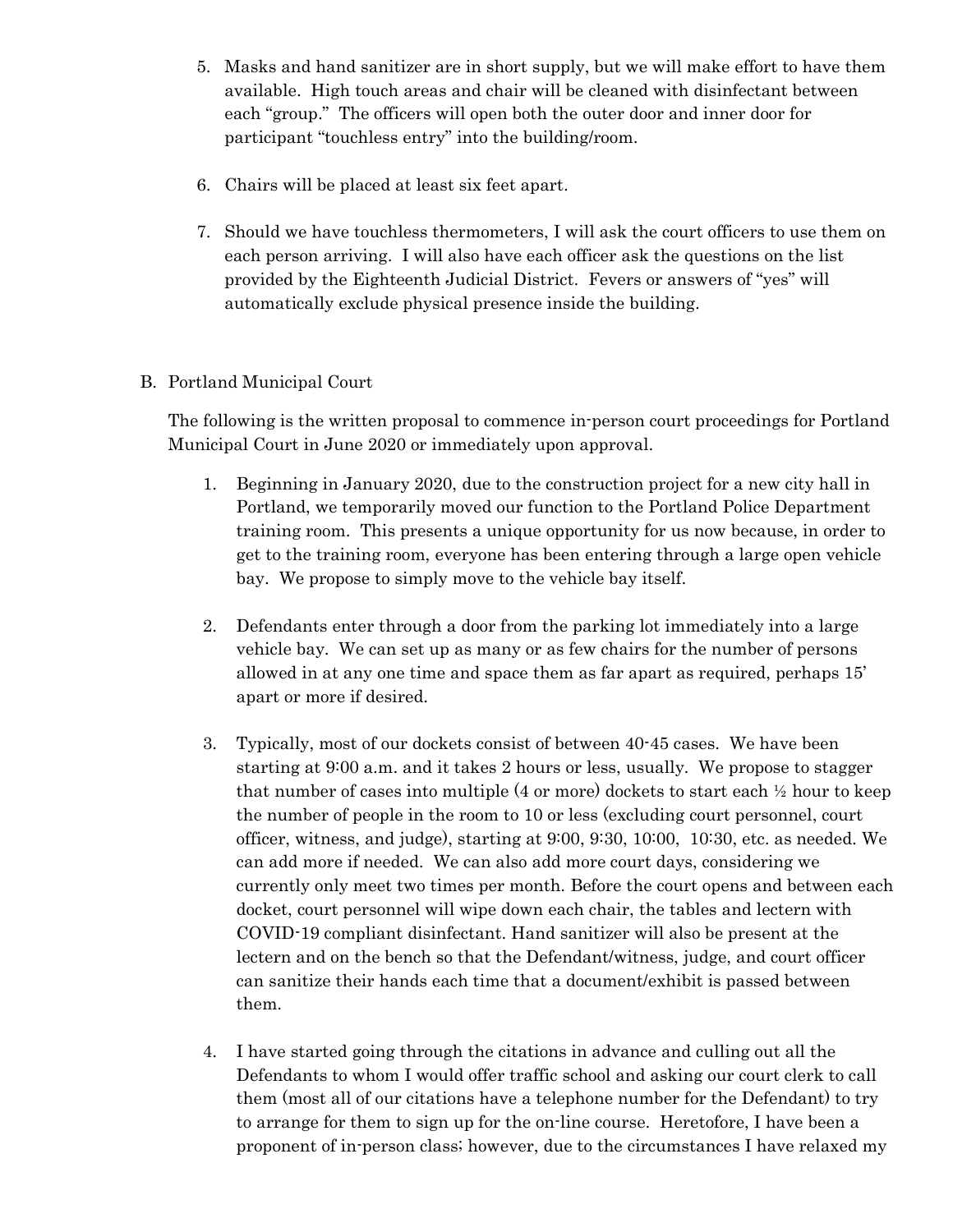position on that. This should cut down on the number of in-person cases significantly.

5. A table with court personnel to do intake upon entry and collect payment upon exit will be set up immediately inside the door. All foreheads will be scanned with a touchless thermometer. Masks will be available to all, upon request. Another table will be set up where Defendants will also be asked to sanitize any items/documents they may need to present to the Judge, i.e. proof of insurance, valid license, cell phones with which to display such evidence, etc.

#### C. Gallatin Municipal Court

The following is the written plan for In-Person Court proceedings for Gallatin Municipal Court. The plans are to begin in-person courts in June.

- 1. Court will be held in the basement/lunch room of Gallatin City Hall. This limits contact with city employees.
- 2. Court Officers (wearing gloves and distancing) will question defendants about any COVID-19 symptoms before allowing in the courtroom.
- 3. Court Officers provide directions to the courtroom and advise them to go directly there. This again limits contact with city employees.
- 4. Face masks or gloves will be encouraged but not required.
- 5. Touchless thermometers will be used.
- 6. Only 10 people will be allowed in the courtroom, excluding the judge, court personnel, witness, and court security. All other defendants will be asked to provide a telephone number and wait in their vehicles. The court clerk will call them when space becomes available.
- 7. Tables and chairs will be marked for designated seating using the social distancing guidelines.
- 8. Judge will open court and provide information and instructions for the process of this policy.
- 9. Defendants will come before the Judge one at a time using the social distancing guidelines.
- 10. Defendants will place any documents on a tray provided by the court. The court officer (wearing gloves) will examine the documents and relay the information to the Judge. There will be multiple trays available but all trays will be disinfected once used.
- 11. Once disposition is determined the defendant will be advised to pay any costs, fines or school fees within 30 days (offering payment plan immediately). No inperson payments will be accepted in the Court Clerk's office. All payments must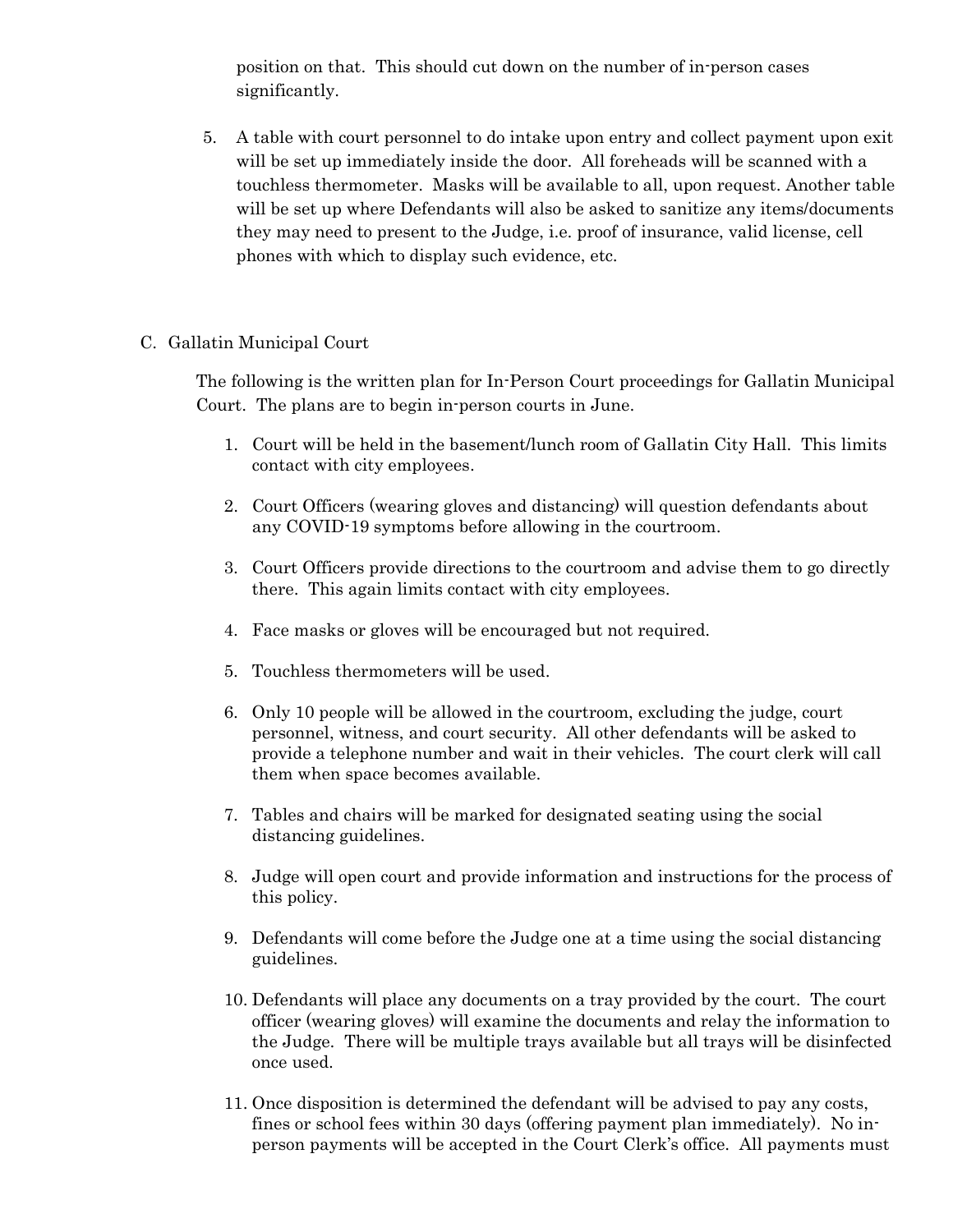be on-line, by the drive-up window or by mail. Payment information will be announced before court, posted on the city website and city Facebook page.

12. Defendants will be advised to exit courtroom and immediately leave the building.

13. The courtroom will be cleaned thoroughly before and after all court proceedings.

This plan is subject to change but the suggested guidelines were definitely considered. The purpose of this plan is to provide safety to all involved and to allow all defendants the opportunity to be heard in a timely manner. The well-being of all is taken to heart during this transitional time.

## D. Hendersonville Municipal Court

The following is the written plan for In-Person Court proceedings for Hendersonville City Court. The plan is to begin in-person court in June, 2020.

1. Court will be held in the Police Department Annex Building. No need for officers to direct defendants.

2. Court Officers (wearing gloves and distancing) will question defendants about any COVID-19 symptoms before allowing in the courtroom.

- 3. Face masks will be required, if available.
- 4. Touchless thermometers will be used.

5. We will stagger the dockets so that we do not have more than ten people, not including staff, in the courtroom at any time. Defendants not allowed in will be asked to provide a telephone number and wait in their vehicles. The Court Clerk will call them when space becomes available.

6. Tables and chairs will be marked for designated seating using the social distancing guidelines.

7. Judge will open court and provide information and instructions for the process of this policy.

8. Defendants will come before the Judge one at a time.

9. Defendants will place any documents on a tray provided by the court. The court officer (wearing gloves) will examine the documents and relay the information to the Judge. There will be multiple trays available but all trays will be disinfected once used.

10. Once disposition is determined, the defendant will be advised to pay any costs, fines or school fees within 30 days (offering payment plan immediately). No in-person payments will be accepted in the Court Clerk's Office. All payments must be made on-line or by mail. Payment information will be announced before court, and posted on the city website.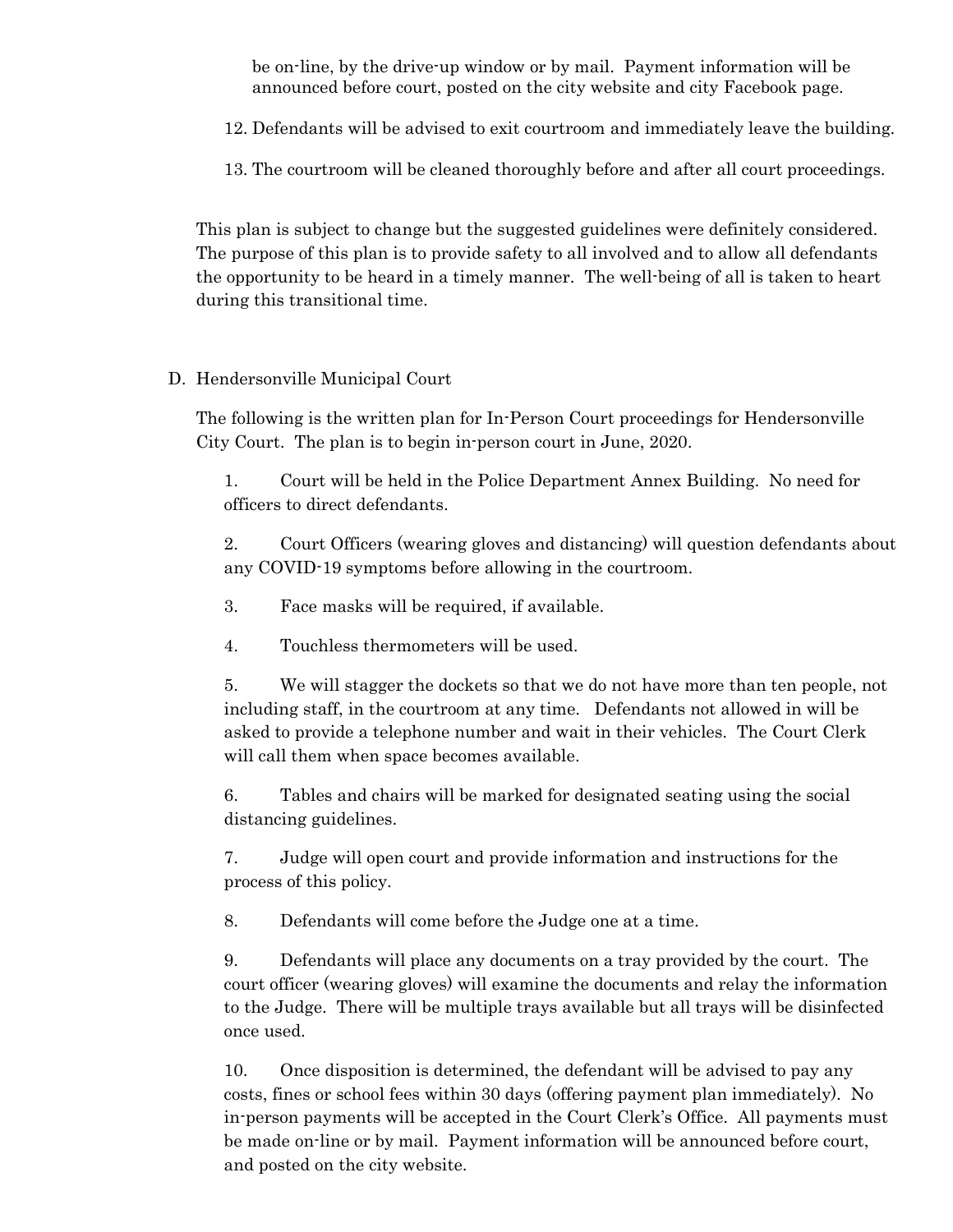11. Only 10 people will be in the courtroom at any given time, excluding the judge, court personnel, witness, and court security, Defendants will be advised to exit courtroom and immediately leave the building.

12. The courtroom will be cleaned thoroughly before and after all court proceedings. Between dockets, the podium, desk and door knobs will all be wiped down.

This plan is subject to change, but the suggested guidelines were definitely considered. The purpose of this plan is to provide safety to all involved and to allow all defendants the opportunity to be heard in a timely manner. The well-being of all is taken to heart during this transitional time.

## E. Millersville Municipal Court

With the maximum number of individuals allowed in any Court to be restricted to 10 individuals, excluding the judge, court personnel, witness, and court security, Millersville will implement the following guidelines:

- 1. A Court Officer will greet individuals as they enter the community center where we hold Court. He or she shall enforce the considerations listed below.
- 2. The first 10 people will be permitted to enter the court room where seats will be placed six feet apart.
- 3. The next 10 people will be shown to another classroom in the building where they will be seated six feet apart. There is a second classroom where the next 10 people can be seated as well.
- 4. After the initial 30 attendees, the Court Officers will take the defendants cell phone numbers and they will be called to the Court in groups of 10 until the docket is complete. Defendants will be asked to wait in their car until called.
- 5. Before completion of the day's cases, an officer will walk through the parking lot to ensure all defendants have appeared before the Court.

While the above considerations alone can allow for an effective and safe court, there are other procedures that we will employ to ensure a safe and convenient environment:

- 1. Those that are hard of hearing or physically limited will be allowed to sit closest to the Judge's bench.
- 2. Children will be limited to one "lap age" child per defendant. Otherwise, the Court will reserve the overflow rooms for family units.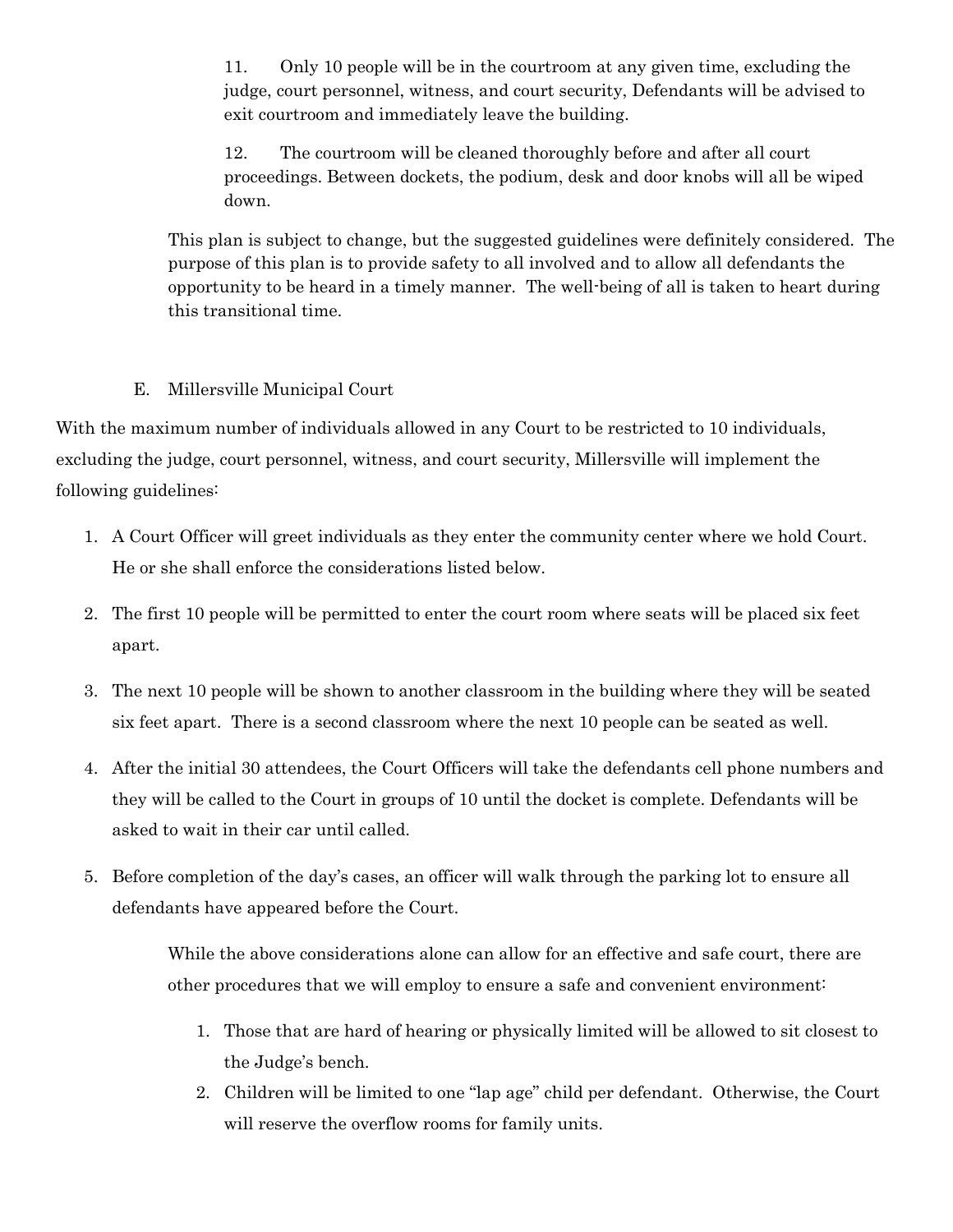- 3. Adult defendants will not be allowed to have other family members or friends present. They will be required to wait outside the building. The exception being for translators and those needed to attend defendants with disabilities or mobility issues.
- 4. Juvenile defendants will be limited to one parent or guardian.
- 5. All surfaces and chairs will be wiped down with disinfectant after each docket is completed, which typically lasts 30-50 minutes.

By implementing these procedures and measures, I believe that Millersville can safely and effectively conduct court proceedings without putting any individuals at unnecessary risk. My staff and I must also be aware that this plan is a guideline and flexibility will need to be maintained to address unforeseen issues as they arise, while simultaneously maintaining recommended safety precautions.

- F. White House Municipal Court
- 1. The White House Municipal Court meets in the Chamber of the Mayor and Board of Aldermen located at White House City Hall.
- 2. The White House City Hall has an established a COVID-19 Protocol which will be strictly enforced by our Court officer. No one who does not meet the protocol will be allowed in the building.
- 3. Defendants will be directed to the City Auditorium, which has a capacity of 369 people, where they will await their call to the Courtroom. Defendants will be spaced at least six auditorium seats apart, more than meeting proper social distancing of being 6 feet apart from any other Defendant.
- 4. The Court will hear one case at a time and allow no more than seven (7) people in the Courtroom at any one time, including the Judge and Court Officers.
- 5. The Court day will be divided into three separate dockets, with no more than 25 cases per docket.
- 6. Only 15 people will be allowed into the auditorium at any given time. If there is overflow Defendants will be required to return to their cars and await a phone call as to when they can enter the building.
- 7. Court Personnel will observe strict social distancing of at least 6-feet of separation and Defendant podium will be placed at least 12-feet from the Judge.
- 8. The Courtroom and the Auditorium will be cleaned between each docket and no docket shall be allowed to begin prior to the completion of cleaning.
- 9. Masks and gloves will be encouraged but not required.
- 10. Hand sanitizer will be made available at the auditorium and in the Courtroom.
- 11. Doors to the Courtroom and auditorium shall remain open during the Court day.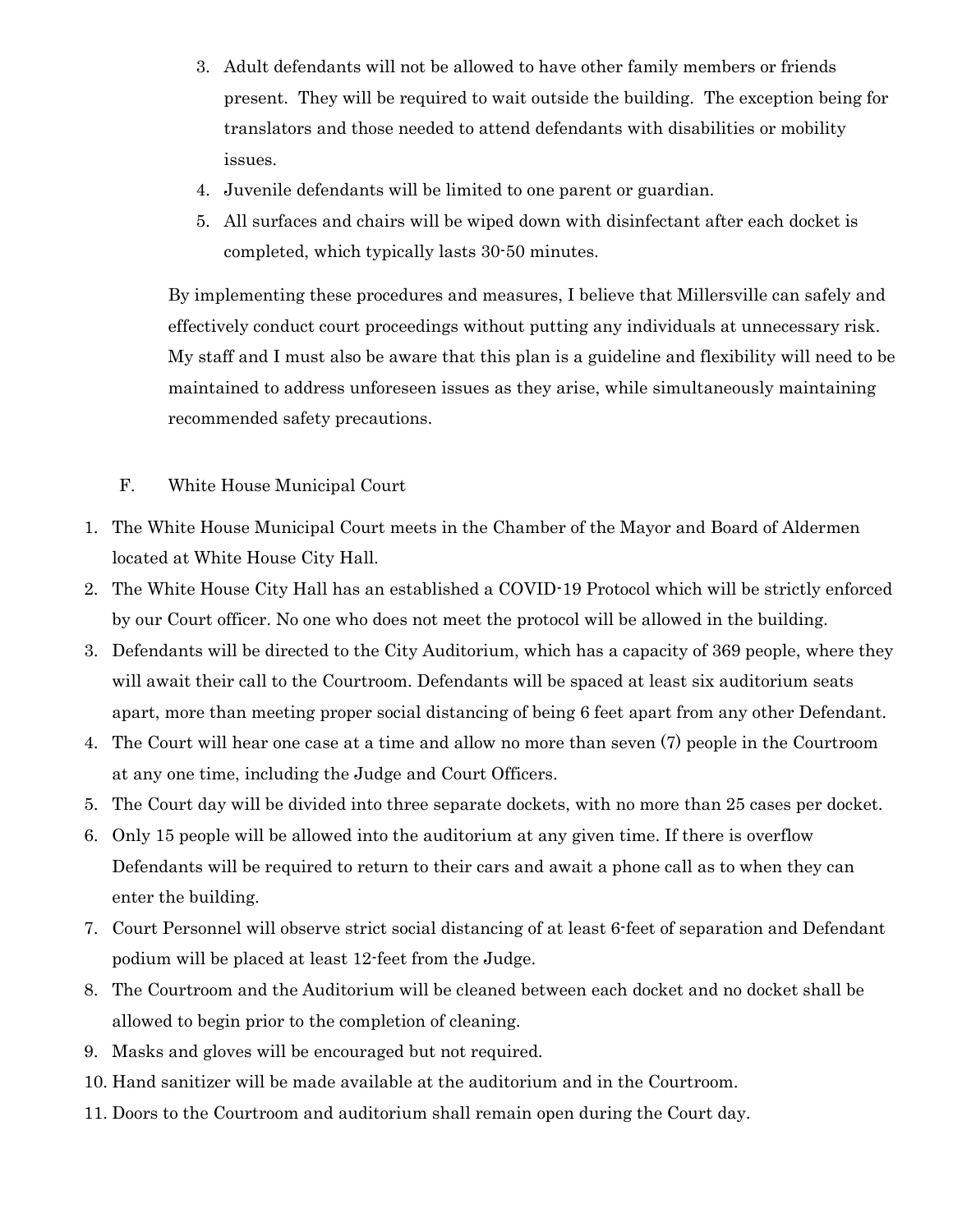- 12. Once a case has been resolved, Defendants will be directed to the disposition window for payment of fines and costs. The City employee at this window is behind glass and the distance between the employee and the Defendant is already designed to exceed 6 feet.
- 13. Markers will be placed on the corridor floor at six-foot intervals should a line develop at the disposition window. No more than three persons will be allowed in the line.
- 14. Defendants will be urged to leave the building upon payment.
- 15. Accommodations will be made to service those Defendants who are not comfortable coming to Court under pandemic conditions. Accommodation will include rescheduling to a future Court Date.
	- G. Goodlettsville Municipal Court
		- 1. At this time, Goodlettsville Municipal Court intends to begin in-person dockets in June 2020, with the first docket sounding on June 9, 2020.
		- 2. Court will be held in the auditorium of Goodlettsville City Hall.
		- 3. The City personnel present in the Courtroom to conduct court will limited to the Judge, the Court Clerk and two Court Officers in order to limit contact between the public and other City personnel.
		- 4. Only defendants with a pending case on the docket, attorneys or witnesses specific to the pending action will be allowed in the Courtroom. A parent or legal guardian may accompany any juvenile defendant on the docket. A translator will be permitted to accompany any defendant with a language barrier.
		- 5. A maximum of 10 persons (excluding the Judge, Court Clerk, witness, and Court Officers) will be permitted in the courtroom at one time. Docket times will be staggered, if necessary, to comply with the limitation on the number of people who may safely be in the courtroom.
		- 6. Court Officers will immediately screen defendants upon entering the Courtroom. Screening shall be completed by a touchless thermometer and questionnaire based on the recommended State safeguarding protocols, including but not limited to:
			- a. Have you been in close contact with a confirmed case of COVID-19?
			- b. Are you experiencing a cough, shortness of breath or sore throat?
			- c. Have you had a fever in the last 48 hours?
		- 7. Any person exhibiting a temperature of 100.4 or higher shall not be allowed in the Courtroom. Any person who fails to comply with these requirements shall not be allowed in the Courtroom. Any person who has a temperature of above 100.4 or higher or answers yes to screening questions will be asked to leave the premises immediately and seek medical care and/or COVID-19 testing, per the Tennessee Department of Health and CDC guidelines.
		- 8. After screening, a Court Officer will provide directions to the Courtroom and advise defendants to go directly there.